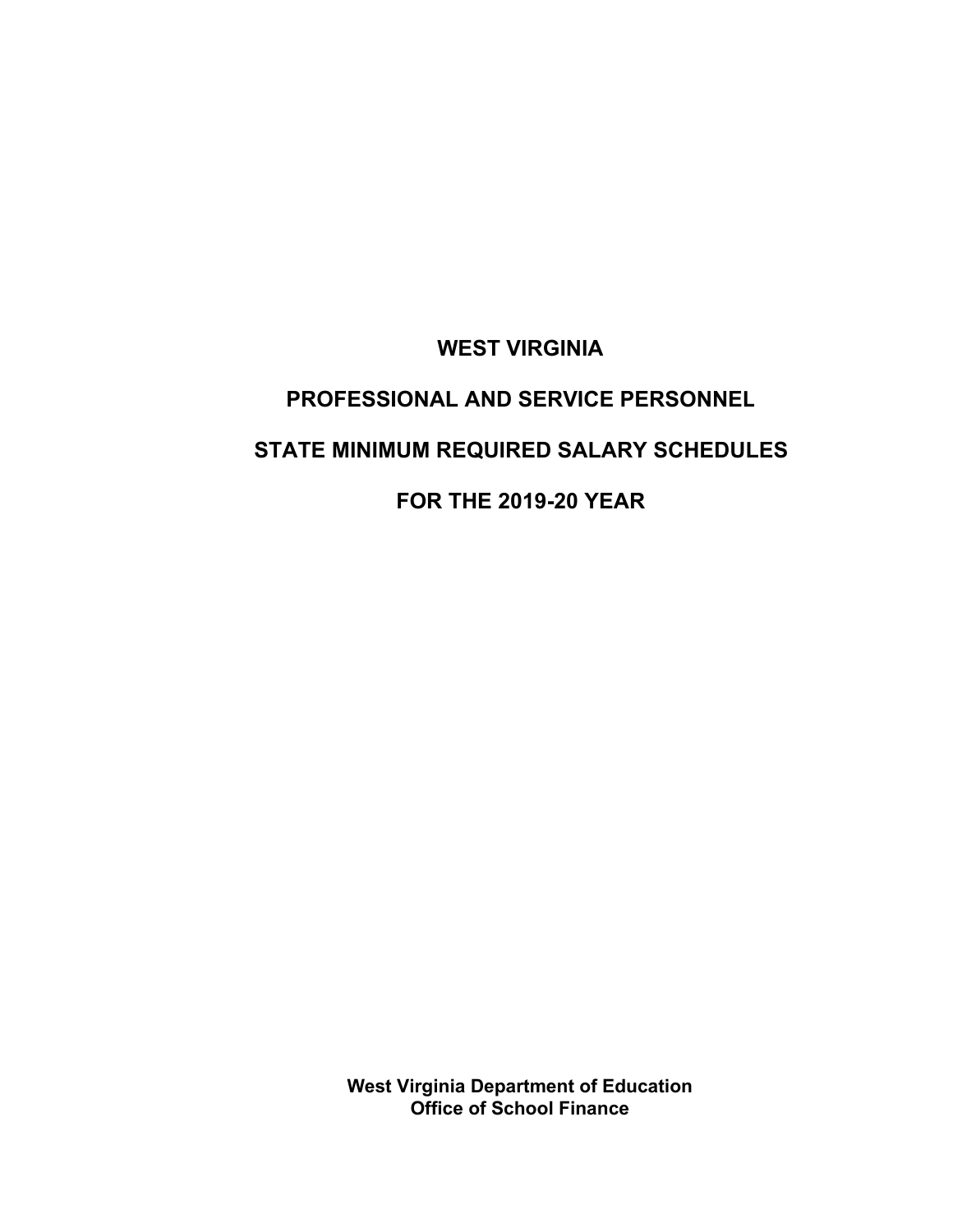#### **TEACHERS' STATE MINIMUM SALARY SCHEDULE STATE BASIC SALARY WITHOUT STATE SUPPLEMENT FOR THE 2019-20 YEAR**

| Years<br>Exp. | 4th<br>Class | 3rd<br>Class | 2nd<br>Class | A.B.   | A.B.<br>$+15$ | M.A.   | M.A.<br>$+15$ | M.A.<br>$+30$ | M.A.<br>$+45$ | Doc-<br>torate |
|---------------|--------------|--------------|--------------|--------|---------------|--------|---------------|---------------|---------------|----------------|
| 0             | 32,057       | 32,746       | 33,012       | 34,455 | 35,216        | 36,983 | 37,744        | 38,505        | 39,266        | 40,301         |
| 1             | 32,385       | 33,074       | 33,340       | 34,973 | 35,734        | 37,502 | 38,263        | 39,023        | 39,784        | 40,819         |
| 2             | 32,714       | 33,402       | 33,668       | 35,492 | 36,253        | 38,020 | 38,781        | 39,542        | 40,303        | 41,338         |
| 3             | 33,042       | 33,730       | 33,996       | 36,011 | 36,771        | 38,539 | 39,300        | 40,060        | 40,821        | 41,856         |
| 4             | 33,614       | 34,302       | 34,568       | 36,773 | 37,534        | 39,302 | 40,063        | 40,823        | 41,584        | 42,619         |
| 5             | 33,942       | 34,630       | 34,896       | 37,292 | 38,053        | 39,820 | 40,581        | 41,342        | 42,103        | 43,138         |
| 6             | 34,270       | 34,958       | 35,224       | 37,810 | 38,571        | 40,339 | 41,100        | 41,860        | 42,621        | 43,656         |
| 7             | 34,598       | 35,287       | 35,552       | 38,329 | 39,090        | 40,857 | 41,618        | 42,379        | 43,140        | 44,175         |
| 8             | 34,926       | 35,615       | 35,881       | 38,847 | 39,608        | 41,376 | 42,137        | 42,897        | 43,658        | 44,693         |
| 9             | 35,254       | 35,943       | 36,209       | 39,366 | 40,127        | 41,894 | 42,655        | 43,416        | 44,177        | 45,212         |
| 10            | 35,583       | 36,271       | 36,537       | 39,886 | 40,646        | 42,414 | 43,175        | 43,936        | 44,696        | 45,731         |
| 11            | 35,911       | 36,599       | 36,865       | 40,404 | 41,165        | 42,933 | 43,693        | 44,454        | 45,215        | 46,250         |
| 12            | 36,239       | 36,927       | 37,193       | 40,923 | 41,683        | 43,451 | 44,212        | 44,973        | 45,733        | 46,768         |
| 13            | 36,567       | 37,255       | 37,521       | 41,441 | 42,202        | 43,970 | 44,730        | 45,491        | 46,252        | 47,287         |
| 14            | 36,895       | 37,583       | 37,849       | 41,960 | 42,720        | 44,488 | 45,249        | 46,010        | 46,770        | 47,805         |
| 15            | 37,223       | 37,911       | 38,177       | 42,478 | 43,239        | 45,007 | 45,767        | 46,528        | 47,289        | 48,324         |
| 16            | 37,551       | 38,239       | 38,505       | 42,997 | 43,757        | 45,525 | 46,286        | 47,047        | 47,807        | 48,842         |
| 17            | 37,879       | 38,568       | 38,833       | 43,515 | 44,276        | 46,044 | 46,805        | 47,565        | 48,326        | 49,361         |
| 18            | 38,207       | 38,896       | 39,162       | 44,034 | 44,795        | 46,562 | 47,323        | 48,084        | 48,845        | 49,880         |
| 19            | 38,535       | 39,224       | 39,490       | 44,552 | 45,313        | 47,081 | 47,842        | 48,602        | 49,363        | 50,398         |
| 20            | 38,863       | 39,552       | 39,818       | 45,071 | 45,832        | 47,599 | 48,360        | 49,121        | 49,882        | 50,917         |
| 21            | 39,192       | 39,880       | 40,146       | 45,589 | 46,350        | 48,118 | 48,879        | 49,639        | 50,400        | 51,435         |
| 22            | 39,520       | 40,208       | 40,474       | 46,108 | 46,869        | 48,636 | 49,397        | 50,158        | 50,919        | 51,954         |
| 23            | 39,848       | 40,536       | 40,802       | 46,627 | 47,387        | 49,155 | 49,916        | 50,676        | 51,437        | 52,472         |
| 24            | 40,176       | 40,864       | 41,130       | 47,145 | 47,906        | 49,674 | 50,434        | 51,195        | 51,956        | 52,991         |
| 25            | 40,504       | 41,192       | 41,458       | 47,664 | 48,424        | 50,192 | 50,953        | 51,714        | 52,474        | 53,509         |
| 26            | 40,832       | 41,520       | 41,786       | 48,182 | 48,943        | 50,711 | 51,471        | 52,232        | 52,993        | 54,028         |
| 27            | 41,160       | 41,848       | 42,114       | 48,701 | 49,461        | 51,229 | 51,990        | 52,751        | 53,511        | 54,546         |
| 28            | 41,488       | 42,177       | 42,442       | 49,219 | 49,980        | 51,748 | 52,508        | 53,269        | 54,030        | 55,065         |
| 29            | 41,816       | 42,505       | 42,771       | 49,738 | 50,498        | 52,266 | 53,027        | 53,788        | 54,548        | 55,583         |
| $30\,$        | 42,144       | 42,833       | 43,099       | 50,256 | 51,017        | 52,785 | 53,545        | 54,306        | 55,067        | 56,102         |
| 31            | 42,473       | 43,161       | 43,427       | 50,775 | 51,536        | 53,303 | 54,064        | 54,825        | 55,585        | 56,620         |
| 32            | 42,801       | 43,489       | 43,755       | 51,293 | 52,054        | 53,822 | 54,583        | 55,343        | 56,104        | 57,139         |
| 33            | 43,129       | 43,817       | 44,083       | 51,812 | 52,573        | 54,340 | 55,101        | 55,862        | 56,623        | 57,658         |
| 34            | 43,457       | 44,145       | 44,411       | 52,330 | 53,091        | 54,859 | 55,620        | 56,380        | 57,141        | 58,176         |
| 35            | 43,785       | 44,473       | 44,739       | 52,849 | 53,610        | 55,377 | 56,138        | 56,899        | 57,660        | 58,695         |

Note: This schedule does not include the \$600 supplement for classroom teachers with at least 20 years of teaching experience (WVC §18A-4-2), the \$3,500 supplement for those with national certification from the National Board of Professional Teaching Standards (NBPTS) (WVC §18A-4-2a), the \$2,500 supplement for speech-language pathologists, audiologists, counselors, school psychologists, or school nurses with national certification (WVC §18A-4-4b), or the \$2,000 supplement for classroom teachers with NBPTS certification who are employed at a school designated as a persistently low performing school and who serve in a mentoring capacity for other teachers at the school (WVC §18A-4-2c).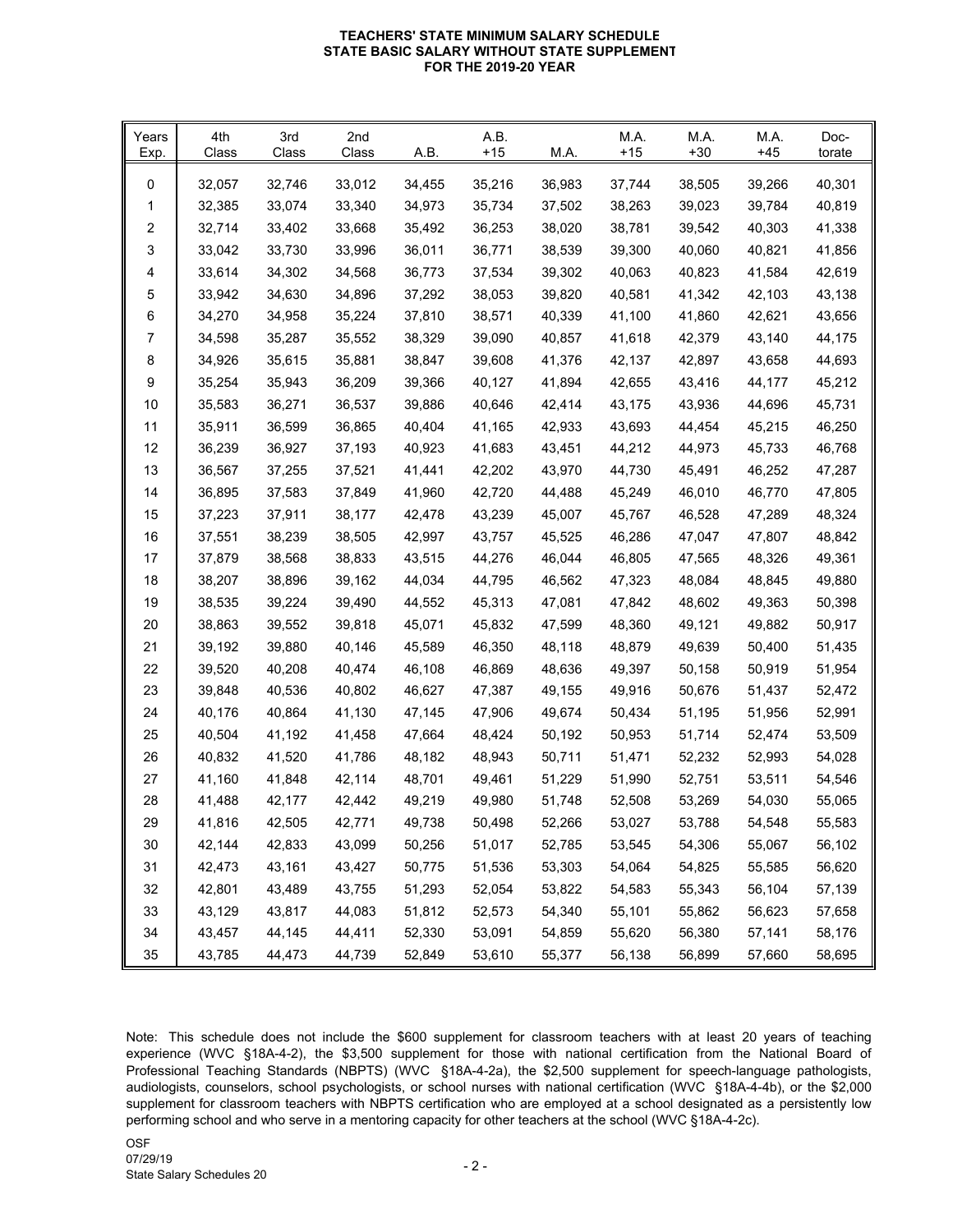## **TEACHERS' STATE MINIMUM SALARY SCHEDULE STATE SUPPLEMENT SCHEDULE FOR THE 2019-20 YEAR**

| Years<br>Exp. | 4th<br>Class | 3rd<br>Class | 2nd<br>Class | A.B.  | A.B.<br>$+15$ | M.A.  | M.A.<br>$+15$ | M.A.<br>$+30$ | M.A.<br>$+45$ | Doc-<br>torate |
|---------------|--------------|--------------|--------------|-------|---------------|-------|---------------|---------------|---------------|----------------|
| 0             | 1,781        | 1,796        | 1,877        | 2,360 | 2,452         | 2,644 | 2,740         | 2,836         | 2,836         | 2,927          |
| 1             | 1,819        | 1,863        | 1,946        | 2,429 | 2,521         | 2,713 | 2,809         | 2,905         | 2,905         | 2,996          |
| 2             | 1,857        | 1,930        | 2,015        | 2,498 | 2,590         | 2,782 | 2,878         | 2,974         | 2,974         | 3,065          |
| 3             | 1,895        | 1,997        | 2,084        | 2,567 | 2,659         | 2,851 | 2,947         | 3,043         | 3,043         | 3,134          |
| 4             | 1,933        | 2,064        | 2,153        | 2,636 | 2,728         | 2,920 | 3,016         | 3,112         | 3,112         | 3,203          |
| 5             | 1,971        | 2,131        | 2,222        | 2,705 | 2,797         | 2,989 | 3,085         | 3,181         | 3,181         | 3,272          |
| 6             | 2,009        | 2,198        | 2,291        | 2,774 | 2,866         | 3,058 | 3,154         | 3,250         | 3,250         | 3,341          |
| 7             | 2,047        | 2,265        | 2,360        | 2,843 | 2,935         | 3,127 | 3,223         | 3,319         | 3,319         | 3,410          |
| 8             | 2,085        | 2,332        | 2,429        | 2,912 | 3,004         | 3,196 | 3,292         | 3,388         | 3,388         | 3,479          |
| 9             | 2,123        | 2,399        | 2,498        | 2,981 | 3,073         | 3,265 | 3,361         | 3,457         | 3,457         | 3,548          |
| 10            | 2,161        | 2,466        | 2,567        | 3,050 | 3,142         | 3,334 | 3,430         | 3,526         | 3,526         | 3,617          |
| 11            | 2,199        | 2,533        | 2,636        | 3,119 | 3,211         | 3,403 | 3,499         | 3,595         | 3,595         | 3,686          |
| 12            | 2,237        | 2,600        | 2,705        | 3,188 | 3,280         | 3,472 | 3,568         | 3,664         | 3,664         | 3,755          |
| 13            | 2,275        | 2,667        | 2,774        | 3,257 | 3,349         | 3,541 | 3,637         | 3,733         | 3,733         | 3,824          |
| 14            | 2,313        | 2,734        | 2,843        | 3,326 | 3,418         | 3,610 | 3,706         | 3,802         | 3,802         | 3,893          |
| 15            | 2,351        | 2,801        | 2,912        | 3,395 | 3,487         | 3,679 | 3,775         | 3,871         | 3,871         | 3,962          |
| 16            | 2,389        | 2,868        | 2,981        | 3,464 | 3,556         | 3,748 | 3,844         | 3,940         | 3,940         | 4,031          |
| 17            | 2,427        | 2,935        | 3,050        | 3,533 | 3,625         | 3,817 | 3,913         | 4,009         | 4,009         | 4,100          |
| 18            | 2,465        | 3,002        | 3,119        | 3,602 | 3,694         | 3,886 | 3,982         | 4,078         | 4,078         | 4,169          |
| 19            | 2,503        | 3,069        | 3,188        | 3,671 | 3,763         | 3,955 | 4,051         | 4,147         | 4,147         | 4,238          |
| 20            | 2,541        | 3,136        | 3,257        | 3,740 | 3,832         | 4,024 | 4,120         | 4,216         | 4,216         | 4,307          |
| 21            | 2,579        | 3,203        | 3,326        | 3,809 | 3,901         | 4,093 | 4,189         | 4,285         | 4,285         | 4,376          |
| 22            | 2,617        | 3,270        | 3,395        | 3,878 | 3,970         | 4,162 | 4,258         | 4,354         | 4,354         | 4,445          |
| 23            | 2,655        | 3,337        | 3,464        | 3,947 | 4,039         | 4,231 | 4,327         | 4,423         | 4,423         | 4,514          |
| 24            | 2,693        | 3,404        | 3,533        | 4,016 | 4,108         | 4,300 | 4,396         | 4,492         | 4,492         | 4,583          |
| 25            | 2,731        | 3,471        | 3,602        | 4,085 | 4,177         | 4,369 | 4,465         | 4,561         | 4,561         | 4,652          |
| 26            | 2,769        | 3,538        | 3,671        | 4,154 | 4,246         | 4,438 | 4,534         | 4,630         | 4,630         | 4,721          |
| 27            | 2,807        | 3,605        | 3,740        | 4,223 | 4,315         | 4,507 | 4,603         | 4,699         | 4,699         | 4,790          |
| 28            | 2,845        | 3,672        | 3,809        | 4,292 | 4,384         | 4,576 | 4,672         | 4,768         | 4,768         | 4,859          |
| 29            | 2,883        | 3,739        | 3,878        | 4,361 | 4,453         | 4,645 | 4,741         | 4,837         | 4,837         | 4,928          |
| 30            | 2,921        | 3,806        | 3,947        | 4,430 | 4,522         | 4,714 | 4,810         | 4,906         | 4,906         | 4,997          |
| 31            | 2,959        | 3,873        | 4,016        | 4,499 | 4,591         | 4,783 | 4,879         | 4,975         | 4,975         | 5,066          |
| 32            | 2,997        | 3,940        | 4,085        | 4,568 | 4,660         | 4,852 | 4,948         | 5,044         | 5,044         | 5,135          |
| 33            | 3,035        | 4,007        | 4,154        | 4,637 | 4,729         | 4,921 | 5,017         | 5,113         | 5,113         | 5,204          |
| 34            | 3,073        | 4,074        | 4,223        | 4,706 | 4,798         | 4,990 | 5,086         | 5,182         | 5,182         | 5,273          |
| 35            | 3,111        | 4,141        | 4,292        | 4,775 | 4,867         | 5,059 | 5,155         | 5,251         | 5,251         | 5,342          |

Note: This schedule does not include the \$600 supplement for classroom teachers with at least 20 years of teaching experience (WVC §18A-4-2), the \$3,500 supplement for those with national certification from the National Board of Professional Teaching Standards (NBPTS) (WVC §18A-4-2a), the \$2,500 supplement for speech-language pathologists, audiologists, counselors, school psychologists, or school nurses with national certification (WVC §18A-4-4b), or the \$2,000 supplement for classroom teachers with NBPTS certification who are employed at a school designated as a persistently low performing school and who serve in a mentoring capacity for other teachers at the school (WVC §18A-4-2c).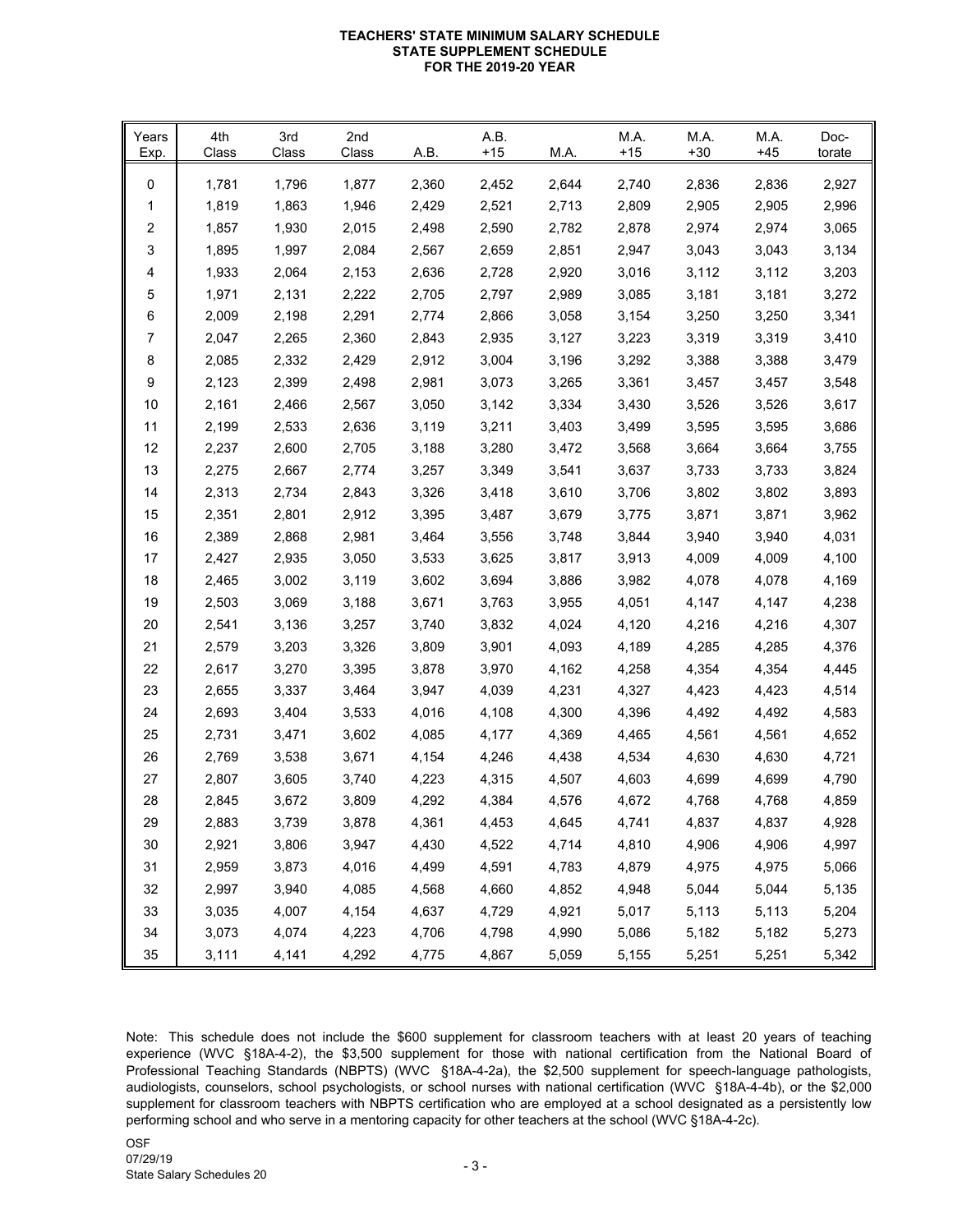#### **TEACHERS' STATE MINIMUM SALARY SCHEDULE STATE TOTAL SALARY (BASIC PLUS STATE SUPPLEMENT) FOR THE 2019-20 YEAR**

| Years<br>Exp. | 4th<br>Class | 3rd<br>Class | 2nd<br>Class | A.B.   | A.B.<br>$+15$ | M.A.   | M.A.<br>$+15$ | M.A.<br>$+30$ | M.A.<br>$+45$ | Doc-<br>torate |
|---------------|--------------|--------------|--------------|--------|---------------|--------|---------------|---------------|---------------|----------------|
| 0             | 33,838       | 34,542       | 34,889       | 36,815 | 37,668        | 39,627 | 40,484        | 41,341        | 42,102        | 43,228         |
| 1             | 34,204       | 34,937       | 35,286       | 37,402 | 38,255        | 40,215 | 41,072        | 41,928        | 42,689        | 43,815         |
| 2             | 34,571       | 35,332       | 35,683       | 37,990 | 38,843        | 40,802 | 41,659        | 42,516        | 43,277        | 44,403         |
| 3             | 34,937       | 35,727       | 36,080       | 38,578 | 39,430        | 41,390 | 42,247        | 43,103        | 43,864        | 44,990         |
| 4             | 35,547       | 36,366       | 36,721       | 39,409 | 40,262        | 42,222 | 43,079        | 43,935        | 44,696        | 45,822         |
| 5             | 35,913       | 36,761       | 37,118       | 39,997 | 40,850        | 42,809 | 43,666        | 44,523        | 45,284        | 46,410         |
| 6             | 36,279       | 37,156       | 37,515       | 40,584 | 41,437        | 43,397 | 44,254        | 45,110        | 45,871        | 46,997         |
| 7             | 36,645       | 37,552       | 37,912       | 41,172 | 42,025        | 43,984 | 44,841        | 45,698        | 46,459        | 47,585         |
| 8             | 37,011       | 37,947       | 38,310       | 41,759 | 42,612        | 44,572 | 45,429        | 46,285        | 47,046        | 48,172         |
| 9             | 37,377       | 38,342       | 38,707       | 42,347 | 43,200        | 45,159 | 46,016        | 46,873        | 47,634        | 48,760         |
| 10            | 37,744       | 38,737       | 39,104       | 42,936 | 43,788        | 45,748 | 46,605        | 47,462        | 48,222        | 49,348         |
| 11            | 38,110       | 39,132       | 39,501       | 43,523 | 44,376        | 46,336 | 47,192        | 48,049        | 48,810        | 49,936         |
| 12            | 38,476       | 39,527       | 39,898       | 44,111 | 44,963        | 46,923 | 47,780        | 48,637        | 49,397        | 50,523         |
| 13            | 38,842       | 39,922       | 40,295       | 44,698 | 45,551        | 47,511 | 48,367        | 49,224        | 49,985        | 51,111         |
| 14            | 39,208       | 40,317       | 40,692       | 45,286 | 46,138        | 48,098 | 48,955        | 49,812        | 50,572        | 51,698         |
| 15            | 39,574       | 40,712       | 41,089       | 45,873 | 46,726        | 48,686 | 49,542        | 50,399        | 51,160        | 52,286         |
| 16            | 39,940       | 41,107       | 41,486       | 46,461 | 47,313        | 49,273 | 50,130        | 50,987        | 51,747        | 52,873         |
| 17            | 40,306       | 41,503       | 41,883       | 47,048 | 47,901        | 49,861 | 50,718        | 51,574        | 52,335        | 53,461         |
| 18            | 40,672       | 41,898       | 42,281       | 47,636 | 48,489        | 50,448 | 51,305        | 52,162        | 52,923        | 54,049         |
| 19            | 41,038       | 42,293       | 42,678       | 48,223 | 49,076        | 51,036 | 51,893        | 52,749        | 53,510        | 54,636         |
| 20            | 41,404       | 42,688       | 43,075       | 48,811 | 49,664        | 51,623 | 52,480        | 53,337        | 54,098        | 55,224         |
| 21            | 41,771       | 43,083       | 43,472       | 49,398 | 50,251        | 52,211 | 53,068        | 53,924        | 54,685        | 55,811         |
| 22            | 42,137       | 43,478       | 43,869       | 49,986 | 50,839        | 52,798 | 53,655        | 54,512        | 55,273        | 56,399         |
| 23            | 42,503       | 43,873       | 44,266       | 50,574 | 51,426        | 53,386 | 54,243        | 55,099        | 55,860        | 56,986         |
| 24            | 42,869       | 44,268       | 44,663       | 51,161 | 52,014        | 53,974 | 54,830        | 55,687        | 56,448        | 57,574         |
| 25            | 43,235       | 44,663       | 45,060       | 51,749 | 52,601        | 54,561 | 55,418        | 56,275        | 57,035        | 58,161         |
| 26            | 43,601       | 45,058       | 45,457       | 52,336 | 53,189        | 55,149 | 56,005        | 56,862        | 57,623        | 58,749         |
| 27            | 43,967       | 45,453       | 45,854       | 52,924 | 53,776        | 55,736 | 56,593        | 57,450        | 58,210        | 59,336         |
| 28            | 44,333       | 45,849       | 46,251       | 53,511 | 54,364        | 56,324 | 57,180        | 58,037        | 58,798        | 59,924         |
| 29            | 44,699       | 46,244       | 46,649       | 54,099 | 54,951        | 56,911 | 57,768        | 58,625        | 59,385        | 60,511         |
| $30\,$        | 45,065       | 46,639       | 47,046       | 54,686 | 55,539        | 57,499 | 58,355        | 59,212        | 59,973        | 61,099         |
| 31            | 45,432       | 47,034       | 47,443       | 55,274 | 56,127        | 58,086 | 58,943        | 59,800        | 60,560        | 61,686         |
| 32            | 45,798       | 47,429       | 47,840       | 55,861 | 56,714        | 58,674 | 59,531        | 60,387        | 61,148        | 62,274         |
| 33            | 46,164       | 47,824       | 48,237       | 56,449 | 57,302        | 59,261 | 60,118        | 60,975        | 61,736        | 62,862         |
| 34            | 46,530       | 48,219       | 48,634       | 57,036 | 57,889        | 59,849 | 60,706        | 61,562        | 62,323        | 63,449         |
| 35            | 46,896       | 48,614       | 49,031       | 57,624 | 58,477        | 60,436 | 61,293        | 62,150        | 62,911        | 64,037         |

Note: This schedule does not include the \$600 supplement for classroom teachers with at least 20 years of teaching experience (WVC §18A-4-2), the \$3,500 supplement for those with national certification from the National Board of Professional Teaching Standards (NBPTS) (WVC §18A-4-2a), the \$2,500 supplement for speech-language pathologists, audiologists, counselors, school psychologists, or school nurses with national certification (WVC §18A-4-4b), or the \$2,000 supplement for classroom teachers with NBPTS certification who are employed at a school designated as a persistently low performing school and who serve in a mentoring capacity for other teachers at the school (WVC §18A-4-2c).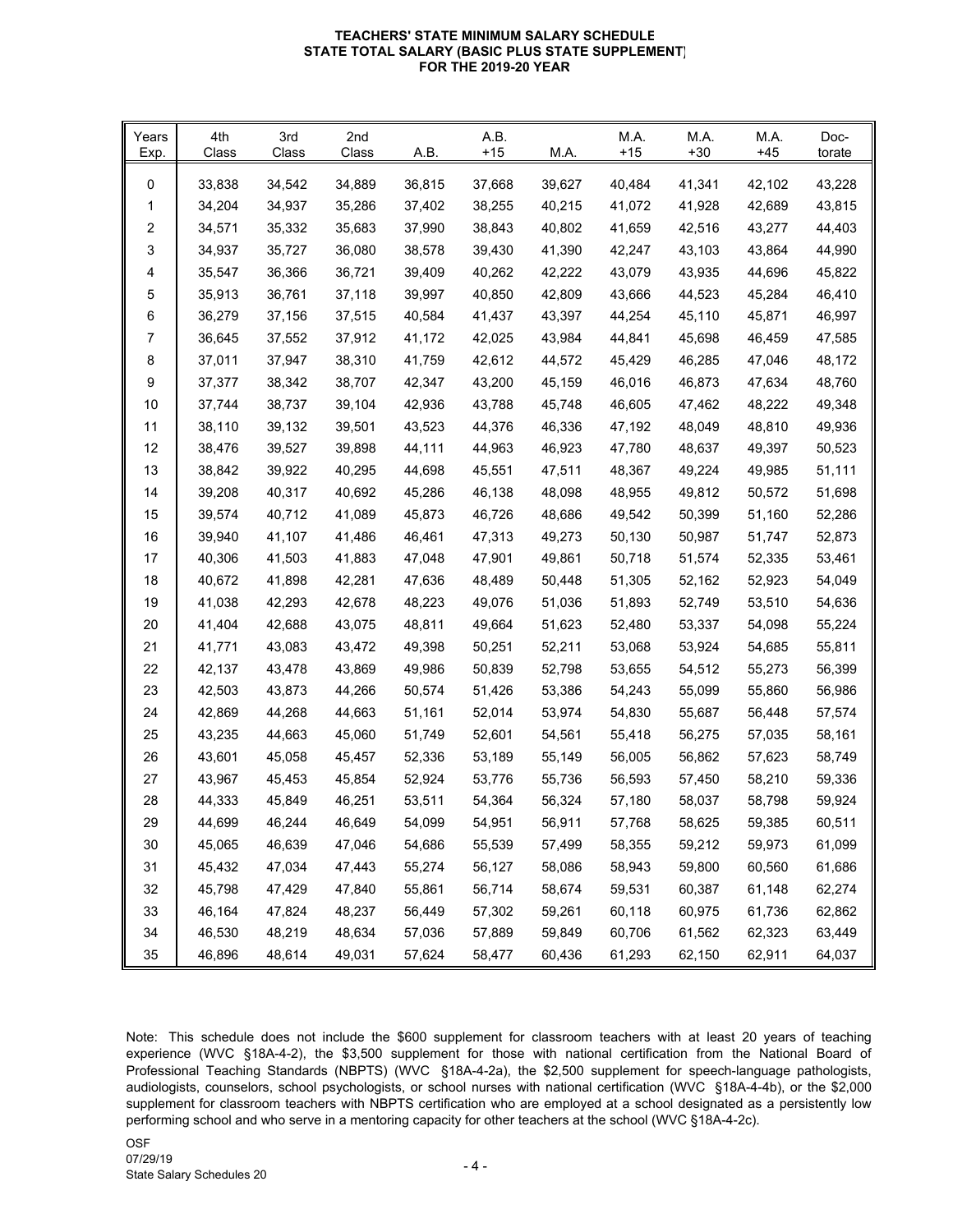#### **SERVICE PERSONNEL STATE MINIMUM MONTHLY PAY SCALE STATE BASIC PAY SCALE WITHOUT STATE SUPPLEMENT FOR THE 2019-20 YEAR**

| C<br>F.<br>В<br>E.<br>G<br>H<br>Exp.<br>A<br>D<br>2,001<br>2,222<br>1,885<br>1,906<br>1,948<br>2,054<br>2,117<br>2,149<br>0<br>2,033<br>1,917<br>1,939<br>1,980<br>2,087<br>2,150<br>2,181<br>2,255<br>1<br>1,971<br>2,013<br>2,066<br>2,119<br>2,214<br>2<br>1,950<br>2,182<br>2,287<br>3<br>2,004<br>2,099<br>1,982<br>2,046<br>2,152<br>2,215<br>2,247<br>2,320<br>2,015<br>2,037<br>2,078<br>2,131<br>2,184<br>2,248<br>2,279<br>4<br>2,354<br>5<br>2,111<br>2,164<br>2,217<br>2,312<br>2,048<br>2,069<br>2,280<br>2,386<br>6<br>2,250<br>2,080<br>2,102<br>2,145<br>2,197<br>2,313<br>2,345<br>2,419<br>$\overline{7}$<br>2,134<br>2,229<br>2,282<br>2,114<br>2,177<br>2,346<br>2,377<br>2,452<br>8<br>2,262<br>2,410<br>2,147<br>2,167<br>2,210<br>2,315<br>2,378<br>2,484<br>$\boldsymbol{9}$<br>2,348<br>2,442<br>2,179<br>2,200<br>2,243<br>2,296<br>2,411<br>2,517<br>$10$<br>2,212<br>2,233<br>2,275<br>2,328<br>2,380<br>2,445<br>2,476<br>2,550<br>2,266<br>2,308<br>2,361<br>2,509<br>11<br>2,245<br>2,413<br>2,477<br>2,582<br>12<br>2,394<br>2,277<br>2,299<br>2,340<br>2,447<br>2,510<br>2,541<br>2,615<br>2,331<br>2,373<br>2,479<br>13<br>2,310<br>2,426<br>2,542<br>2,574<br>2,648<br>14<br>2,343<br>2,364<br>2,406<br>2,459<br>2,512<br>2,575<br>2,607<br>2,680<br>2,397<br>2,438<br>2,491<br>2,544<br>2,639<br>15<br>2,375<br>2,608<br>2,713<br>2,524<br>2,577<br>2,672<br>$16\,$<br>2,408<br>2,429<br>2,471<br>2,640<br>2,746<br>2,557<br>$17\,$<br>2,440<br>2,462<br>2,505<br>2,610<br>2,673<br>2,705<br>2,779<br>2,537<br>2,589<br>2,642<br>$18$<br>2,473<br>2,495<br>2,706<br>2,737<br>2,812<br>2,622<br>2,770<br>19<br>2,507<br>2,527<br>2,570<br>2,675<br>2,738<br>2,844<br>2,708<br>$20\,$<br>2,539<br>2,560<br>2,603<br>2,656<br>2,771<br>2,803<br>2,878<br>21<br>2,572<br>2,592<br>2,635<br>2,688<br>2,740<br>2,804<br>2,835<br>2,912 | Years |       |       |       | PAY GRADE |       |       |       |       |
|----------------------------------------------------------------------------------------------------------------------------------------------------------------------------------------------------------------------------------------------------------------------------------------------------------------------------------------------------------------------------------------------------------------------------------------------------------------------------------------------------------------------------------------------------------------------------------------------------------------------------------------------------------------------------------------------------------------------------------------------------------------------------------------------------------------------------------------------------------------------------------------------------------------------------------------------------------------------------------------------------------------------------------------------------------------------------------------------------------------------------------------------------------------------------------------------------------------------------------------------------------------------------------------------------------------------------------------------------------------------------------------------------------------------------------------------------------------------------------------------------------------------------------------------------------------------------------------------------------------------------------------------------------------------------------------------------------------------------------------------------------------------------------------------------------------------------------------------------------------------|-------|-------|-------|-------|-----------|-------|-------|-------|-------|
|                                                                                                                                                                                                                                                                                                                                                                                                                                                                                                                                                                                                                                                                                                                                                                                                                                                                                                                                                                                                                                                                                                                                                                                                                                                                                                                                                                                                                                                                                                                                                                                                                                                                                                                                                                                                                                                                      |       |       |       |       |           |       |       |       |       |
|                                                                                                                                                                                                                                                                                                                                                                                                                                                                                                                                                                                                                                                                                                                                                                                                                                                                                                                                                                                                                                                                                                                                                                                                                                                                                                                                                                                                                                                                                                                                                                                                                                                                                                                                                                                                                                                                      |       |       |       |       |           |       |       |       |       |
|                                                                                                                                                                                                                                                                                                                                                                                                                                                                                                                                                                                                                                                                                                                                                                                                                                                                                                                                                                                                                                                                                                                                                                                                                                                                                                                                                                                                                                                                                                                                                                                                                                                                                                                                                                                                                                                                      |       |       |       |       |           |       |       |       |       |
|                                                                                                                                                                                                                                                                                                                                                                                                                                                                                                                                                                                                                                                                                                                                                                                                                                                                                                                                                                                                                                                                                                                                                                                                                                                                                                                                                                                                                                                                                                                                                                                                                                                                                                                                                                                                                                                                      |       |       |       |       |           |       |       |       |       |
|                                                                                                                                                                                                                                                                                                                                                                                                                                                                                                                                                                                                                                                                                                                                                                                                                                                                                                                                                                                                                                                                                                                                                                                                                                                                                                                                                                                                                                                                                                                                                                                                                                                                                                                                                                                                                                                                      |       |       |       |       |           |       |       |       |       |
|                                                                                                                                                                                                                                                                                                                                                                                                                                                                                                                                                                                                                                                                                                                                                                                                                                                                                                                                                                                                                                                                                                                                                                                                                                                                                                                                                                                                                                                                                                                                                                                                                                                                                                                                                                                                                                                                      |       |       |       |       |           |       |       |       |       |
|                                                                                                                                                                                                                                                                                                                                                                                                                                                                                                                                                                                                                                                                                                                                                                                                                                                                                                                                                                                                                                                                                                                                                                                                                                                                                                                                                                                                                                                                                                                                                                                                                                                                                                                                                                                                                                                                      |       |       |       |       |           |       |       |       |       |
|                                                                                                                                                                                                                                                                                                                                                                                                                                                                                                                                                                                                                                                                                                                                                                                                                                                                                                                                                                                                                                                                                                                                                                                                                                                                                                                                                                                                                                                                                                                                                                                                                                                                                                                                                                                                                                                                      |       |       |       |       |           |       |       |       |       |
|                                                                                                                                                                                                                                                                                                                                                                                                                                                                                                                                                                                                                                                                                                                                                                                                                                                                                                                                                                                                                                                                                                                                                                                                                                                                                                                                                                                                                                                                                                                                                                                                                                                                                                                                                                                                                                                                      |       |       |       |       |           |       |       |       |       |
|                                                                                                                                                                                                                                                                                                                                                                                                                                                                                                                                                                                                                                                                                                                                                                                                                                                                                                                                                                                                                                                                                                                                                                                                                                                                                                                                                                                                                                                                                                                                                                                                                                                                                                                                                                                                                                                                      |       |       |       |       |           |       |       |       |       |
|                                                                                                                                                                                                                                                                                                                                                                                                                                                                                                                                                                                                                                                                                                                                                                                                                                                                                                                                                                                                                                                                                                                                                                                                                                                                                                                                                                                                                                                                                                                                                                                                                                                                                                                                                                                                                                                                      |       |       |       |       |           |       |       |       |       |
|                                                                                                                                                                                                                                                                                                                                                                                                                                                                                                                                                                                                                                                                                                                                                                                                                                                                                                                                                                                                                                                                                                                                                                                                                                                                                                                                                                                                                                                                                                                                                                                                                                                                                                                                                                                                                                                                      |       |       |       |       |           |       |       |       |       |
|                                                                                                                                                                                                                                                                                                                                                                                                                                                                                                                                                                                                                                                                                                                                                                                                                                                                                                                                                                                                                                                                                                                                                                                                                                                                                                                                                                                                                                                                                                                                                                                                                                                                                                                                                                                                                                                                      |       |       |       |       |           |       |       |       |       |
|                                                                                                                                                                                                                                                                                                                                                                                                                                                                                                                                                                                                                                                                                                                                                                                                                                                                                                                                                                                                                                                                                                                                                                                                                                                                                                                                                                                                                                                                                                                                                                                                                                                                                                                                                                                                                                                                      |       |       |       |       |           |       |       |       |       |
|                                                                                                                                                                                                                                                                                                                                                                                                                                                                                                                                                                                                                                                                                                                                                                                                                                                                                                                                                                                                                                                                                                                                                                                                                                                                                                                                                                                                                                                                                                                                                                                                                                                                                                                                                                                                                                                                      |       |       |       |       |           |       |       |       |       |
|                                                                                                                                                                                                                                                                                                                                                                                                                                                                                                                                                                                                                                                                                                                                                                                                                                                                                                                                                                                                                                                                                                                                                                                                                                                                                                                                                                                                                                                                                                                                                                                                                                                                                                                                                                                                                                                                      |       |       |       |       |           |       |       |       |       |
|                                                                                                                                                                                                                                                                                                                                                                                                                                                                                                                                                                                                                                                                                                                                                                                                                                                                                                                                                                                                                                                                                                                                                                                                                                                                                                                                                                                                                                                                                                                                                                                                                                                                                                                                                                                                                                                                      |       |       |       |       |           |       |       |       |       |
|                                                                                                                                                                                                                                                                                                                                                                                                                                                                                                                                                                                                                                                                                                                                                                                                                                                                                                                                                                                                                                                                                                                                                                                                                                                                                                                                                                                                                                                                                                                                                                                                                                                                                                                                                                                                                                                                      |       |       |       |       |           |       |       |       |       |
|                                                                                                                                                                                                                                                                                                                                                                                                                                                                                                                                                                                                                                                                                                                                                                                                                                                                                                                                                                                                                                                                                                                                                                                                                                                                                                                                                                                                                                                                                                                                                                                                                                                                                                                                                                                                                                                                      |       |       |       |       |           |       |       |       |       |
|                                                                                                                                                                                                                                                                                                                                                                                                                                                                                                                                                                                                                                                                                                                                                                                                                                                                                                                                                                                                                                                                                                                                                                                                                                                                                                                                                                                                                                                                                                                                                                                                                                                                                                                                                                                                                                                                      |       |       |       |       |           |       |       |       |       |
|                                                                                                                                                                                                                                                                                                                                                                                                                                                                                                                                                                                                                                                                                                                                                                                                                                                                                                                                                                                                                                                                                                                                                                                                                                                                                                                                                                                                                                                                                                                                                                                                                                                                                                                                                                                                                                                                      |       |       |       |       |           |       |       |       |       |
|                                                                                                                                                                                                                                                                                                                                                                                                                                                                                                                                                                                                                                                                                                                                                                                                                                                                                                                                                                                                                                                                                                                                                                                                                                                                                                                                                                                                                                                                                                                                                                                                                                                                                                                                                                                                                                                                      |       |       |       |       |           |       |       |       |       |
|                                                                                                                                                                                                                                                                                                                                                                                                                                                                                                                                                                                                                                                                                                                                                                                                                                                                                                                                                                                                                                                                                                                                                                                                                                                                                                                                                                                                                                                                                                                                                                                                                                                                                                                                                                                                                                                                      |       |       |       |       |           |       |       |       |       |
|                                                                                                                                                                                                                                                                                                                                                                                                                                                                                                                                                                                                                                                                                                                                                                                                                                                                                                                                                                                                                                                                                                                                                                                                                                                                                                                                                                                                                                                                                                                                                                                                                                                                                                                                                                                                                                                                      | 22    | 2,605 | 2,626 | 2,668 | 2,721     | 2,773 | 2,837 | 2,869 | 2,944 |
| 23<br>2,637<br>2,659<br>2,701<br>2,754<br>2,807<br>2,871<br>2,903<br>2,978                                                                                                                                                                                                                                                                                                                                                                                                                                                                                                                                                                                                                                                                                                                                                                                                                                                                                                                                                                                                                                                                                                                                                                                                                                                                                                                                                                                                                                                                                                                                                                                                                                                                                                                                                                                           |       |       |       |       |           |       |       |       |       |
| 2,786<br>24<br>2,670<br>2,691<br>2,733<br>2,839<br>2,905<br>2,936<br>3,012                                                                                                                                                                                                                                                                                                                                                                                                                                                                                                                                                                                                                                                                                                                                                                                                                                                                                                                                                                                                                                                                                                                                                                                                                                                                                                                                                                                                                                                                                                                                                                                                                                                                                                                                                                                           |       |       |       |       |           |       |       |       |       |
| 2,766<br>2,819<br>2,873<br>2,970<br>3,044<br>25<br>2,703<br>2,724<br>2,937                                                                                                                                                                                                                                                                                                                                                                                                                                                                                                                                                                                                                                                                                                                                                                                                                                                                                                                                                                                                                                                                                                                                                                                                                                                                                                                                                                                                                                                                                                                                                                                                                                                                                                                                                                                           |       |       |       |       |           |       |       |       |       |
| 3,002<br>26<br>2,735<br>2,757<br>2,798<br>2,853<br>2,907<br>2,971<br>3,078                                                                                                                                                                                                                                                                                                                                                                                                                                                                                                                                                                                                                                                                                                                                                                                                                                                                                                                                                                                                                                                                                                                                                                                                                                                                                                                                                                                                                                                                                                                                                                                                                                                                                                                                                                                           |       |       |       |       |           |       |       |       |       |
| 2,885<br>3,036<br>27<br>2,768<br>2,789<br>2,831<br>2,939<br>3,003<br>3,111                                                                                                                                                                                                                                                                                                                                                                                                                                                                                                                                                                                                                                                                                                                                                                                                                                                                                                                                                                                                                                                                                                                                                                                                                                                                                                                                                                                                                                                                                                                                                                                                                                                                                                                                                                                           |       |       |       |       |           |       |       |       |       |
| 2,919<br>28<br>2,801<br>2,822<br>2,865<br>2,973<br>3,037<br>3,070<br>3,145                                                                                                                                                                                                                                                                                                                                                                                                                                                                                                                                                                                                                                                                                                                                                                                                                                                                                                                                                                                                                                                                                                                                                                                                                                                                                                                                                                                                                                                                                                                                                                                                                                                                                                                                                                                           |       |       |       |       |           |       |       |       |       |
| 29<br>2,856<br>2,898<br>2,951<br>3,006<br>3,071<br>3,102<br>2,833<br>3,179                                                                                                                                                                                                                                                                                                                                                                                                                                                                                                                                                                                                                                                                                                                                                                                                                                                                                                                                                                                                                                                                                                                                                                                                                                                                                                                                                                                                                                                                                                                                                                                                                                                                                                                                                                                           |       |       |       |       |           |       |       |       |       |
| 2,985<br>3,136<br>$30\,$<br>2,867<br>2,888<br>2,932<br>3,039<br>3,103<br>3,212                                                                                                                                                                                                                                                                                                                                                                                                                                                                                                                                                                                                                                                                                                                                                                                                                                                                                                                                                                                                                                                                                                                                                                                                                                                                                                                                                                                                                                                                                                                                                                                                                                                                                                                                                                                       |       |       |       |       |           |       |       |       |       |
| 31<br>2,922<br>2,966<br>3,019<br>2,900<br>3,073<br>3,137<br>3,170<br>3,245                                                                                                                                                                                                                                                                                                                                                                                                                                                                                                                                                                                                                                                                                                                                                                                                                                                                                                                                                                                                                                                                                                                                                                                                                                                                                                                                                                                                                                                                                                                                                                                                                                                                                                                                                                                           |       |       |       |       |           |       |       |       |       |
| 32<br>2,934<br>2,955<br>2,998<br>3,052<br>3,105<br>3,171<br>3,202<br>3,279                                                                                                                                                                                                                                                                                                                                                                                                                                                                                                                                                                                                                                                                                                                                                                                                                                                                                                                                                                                                                                                                                                                                                                                                                                                                                                                                                                                                                                                                                                                                                                                                                                                                                                                                                                                           |       |       |       |       |           |       |       |       |       |
| 2,988<br>3,032<br>3,086<br>3,139<br>3,236<br>3,203<br>33<br>2,968<br>3,312                                                                                                                                                                                                                                                                                                                                                                                                                                                                                                                                                                                                                                                                                                                                                                                                                                                                                                                                                                                                                                                                                                                                                                                                                                                                                                                                                                                                                                                                                                                                                                                                                                                                                                                                                                                           |       |       |       |       |           |       |       |       |       |
| 34<br>3,345<br>3,000<br>3,022<br>3,066<br>3,120<br>3,173<br>3,237<br>3,270                                                                                                                                                                                                                                                                                                                                                                                                                                                                                                                                                                                                                                                                                                                                                                                                                                                                                                                                                                                                                                                                                                                                                                                                                                                                                                                                                                                                                                                                                                                                                                                                                                                                                                                                                                                           |       |       |       |       |           |       |       |       |       |
| 35<br>3,056<br>3,271<br>3,303<br>3,379<br>3,034<br>3,098<br>3,152<br>3,205                                                                                                                                                                                                                                                                                                                                                                                                                                                                                                                                                                                                                                                                                                                                                                                                                                                                                                                                                                                                                                                                                                                                                                                                                                                                                                                                                                                                                                                                                                                                                                                                                                                                                                                                                                                           |       |       |       |       |           |       |       |       |       |
| 36<br>3,089<br>3,186<br>3,304<br>3,337<br>3,411<br>3,068<br>3,132<br>3,240                                                                                                                                                                                                                                                                                                                                                                                                                                                                                                                                                                                                                                                                                                                                                                                                                                                                                                                                                                                                                                                                                                                                                                                                                                                                                                                                                                                                                                                                                                                                                                                                                                                                                                                                                                                           |       |       |       |       |           |       |       |       |       |
| 37<br>3,100<br>3,123<br>3,220<br>3,370<br>3,166<br>3,274<br>3,338<br>3,445                                                                                                                                                                                                                                                                                                                                                                                                                                                                                                                                                                                                                                                                                                                                                                                                                                                                                                                                                                                                                                                                                                                                                                                                                                                                                                                                                                                                                                                                                                                                                                                                                                                                                                                                                                                           |       |       |       |       |           |       |       |       |       |
| 38<br>3,371<br>3,134<br>3,155<br>3,198<br>3,252<br>3,306<br>3,403<br>3,479                                                                                                                                                                                                                                                                                                                                                                                                                                                                                                                                                                                                                                                                                                                                                                                                                                                                                                                                                                                                                                                                                                                                                                                                                                                                                                                                                                                                                                                                                                                                                                                                                                                                                                                                                                                           |       |       |       |       |           |       |       |       |       |
| 39<br>3,168<br>3,189<br>3,232<br>3,286<br>3,340<br>3,404<br>3,437<br>3,511                                                                                                                                                                                                                                                                                                                                                                                                                                                                                                                                                                                                                                                                                                                                                                                                                                                                                                                                                                                                                                                                                                                                                                                                                                                                                                                                                                                                                                                                                                                                                                                                                                                                                                                                                                                           |       |       |       |       |           |       |       |       |       |
| 40<br>3,470<br>3,200<br>3,223<br>3,265<br>3,319<br>3,374<br>3,438<br>3,545                                                                                                                                                                                                                                                                                                                                                                                                                                                                                                                                                                                                                                                                                                                                                                                                                                                                                                                                                                                                                                                                                                                                                                                                                                                                                                                                                                                                                                                                                                                                                                                                                                                                                                                                                                                           |       |       |       |       |           |       |       |       |       |

Note: This schedule does not include the \$12/month supplemental pay for having a high school diploma or GED; the educational bonuses of: \$11/month for each of the following levels of college credit or comparable training in a trade or vocational school: 12, 24, 36, 48, 60, 72, 84, 96, 108, or 120 hours; \$40/month for an associate, bachelor's, master's, or doctorate degree; or \$11/month for each of the following: BA+15, MA+15, MA+30, MA+45, or MA+60: or the \$10/month shift differential pay.

OSF State Salary Schedules 20 07/29/19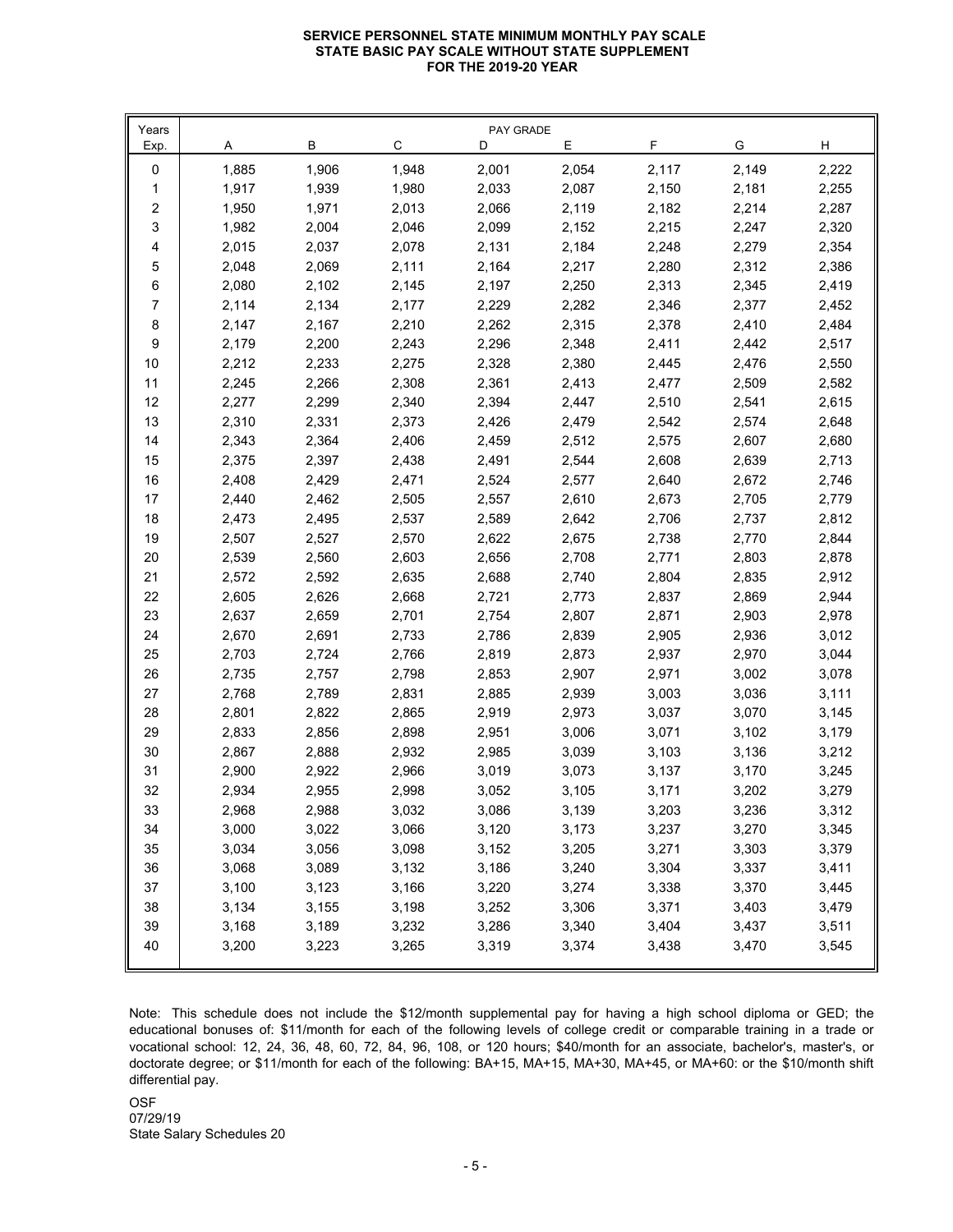#### **SERVICE PERSONNEL STATE MINIMUM MONTHLY PAY SCALE STATE SUPPLEMENT PAY SCALE FOR THE 2019-20 YEAR**

| Years  |     |     |     | PAY GRADE |     |     |     |     |
|--------|-----|-----|-----|-----------|-----|-----|-----|-----|
| Exp.   | A   | В   | C   | D         | Е   | F   | G   | H   |
| 0      | 164 | 164 | 164 | 164       | 164 | 164 | 164 | 164 |
| 1      | 164 | 164 | 164 | 164       | 164 | 164 | 164 | 164 |
| 2      | 164 | 164 | 164 | 164       | 164 | 164 | 164 | 164 |
| 3      | 164 | 164 | 164 | 164       | 164 | 164 | 164 | 164 |
| 4      | 164 | 164 | 164 | 164       | 164 | 164 | 164 | 164 |
| 5      | 164 | 164 | 164 | 164       | 164 | 164 | 164 | 164 |
| 6      | 164 | 164 | 164 | 164       | 164 | 164 | 164 | 164 |
| 7      | 164 | 164 | 164 | 164       | 164 | 164 | 164 | 164 |
| 8      | 164 | 164 | 164 | 164       | 164 | 164 | 164 | 164 |
| 9      | 164 | 164 | 164 | 164       | 164 | 164 | 164 | 164 |
| 10     | 164 | 164 | 164 | 164       | 164 | 164 | 164 | 164 |
| 11     | 164 | 164 | 164 | 164       | 164 | 164 | 164 | 164 |
| 12     | 164 | 164 | 164 | 164       | 164 | 164 | 164 | 164 |
| 13     | 164 | 164 | 164 | 164       | 164 | 164 | 164 | 164 |
| 14     | 164 | 164 | 164 | 164       | 164 | 164 | 164 | 164 |
| 15     | 164 | 164 | 164 | 164       | 164 | 164 | 164 | 164 |
| 16     | 164 | 164 | 164 | 164       | 164 | 164 | 164 | 164 |
| 17     | 164 | 164 | 164 | 164       | 164 | 164 | 164 | 164 |
| 18     | 164 | 164 | 164 | 164       | 164 | 164 | 164 | 164 |
| 19     | 164 | 164 | 164 | 164       | 164 | 164 | 164 | 164 |
| 20     | 164 | 164 | 164 | 164       | 164 | 164 | 164 | 164 |
| 21     | 164 | 164 | 164 | 164       | 164 | 164 | 164 | 164 |
| 22     | 164 | 164 | 164 | 164       | 164 | 164 | 164 | 164 |
| 23     | 164 | 164 | 164 | 164       | 164 | 164 | 164 | 164 |
| 24     | 164 | 164 | 164 | 164       | 164 | 164 | 164 | 164 |
| 25     | 164 | 164 | 164 | 164       | 164 | 164 | 164 | 164 |
| 26     | 164 | 164 | 164 | 164       | 164 | 164 | 164 | 164 |
| 27     | 164 | 164 | 164 | 164       | 164 | 164 | 164 | 164 |
| 28     | 164 | 164 | 164 | 164       | 164 | 164 | 164 | 164 |
| 29     | 164 | 164 | 164 | 164       | 164 | 164 | 164 | 164 |
| 30     | 164 | 164 | 164 | 164       | 164 | 164 | 164 | 164 |
| 31     | 164 | 164 | 164 | 164       | 164 | 164 | 164 | 164 |
| 32     | 164 | 164 | 164 | 164       | 164 | 164 | 164 | 164 |
| $33\,$ | 164 | 164 | 164 | 164       | 164 | 164 | 164 | 164 |
| 34     | 164 | 164 | 164 | 164       | 164 | 164 | 164 | 164 |
| 35     | 164 | 164 | 164 | 164       | 164 | 164 | 164 | 164 |
| 36     | 164 | 164 | 164 | 164       | 164 | 164 | 164 | 164 |
| 37     | 164 | 164 | 164 | 164       | 164 | 164 | 164 | 164 |
| 38     | 164 | 164 | 164 | 164       | 164 | 164 | 164 | 164 |
| 39     | 164 | 164 | 164 | 164       | 164 | 164 | 164 | 164 |
| 40     | 164 | 164 | 164 | 164       | 164 | 164 | 164 | 164 |
|        |     |     |     |           |     |     |     |     |

Note: This schedule does not include the \$12/month supplemental pay for having a high school diploma or GED; the educational bonuses of: \$11/month for each of the following levels of college credit or comparable training in a trade or vocational school: 12, 24, 36, 48, 60, 72, 84, 96, 108, or 120 hours; \$40/month for an associate, bachelor's, master's, or doctorate degree; or \$11/month for each of the following: BA+15, MA+15, MA+30, MA+45, or MA+60: or the \$10/month shift differential pay.

OSF State Salary Schedules 20 07/29/19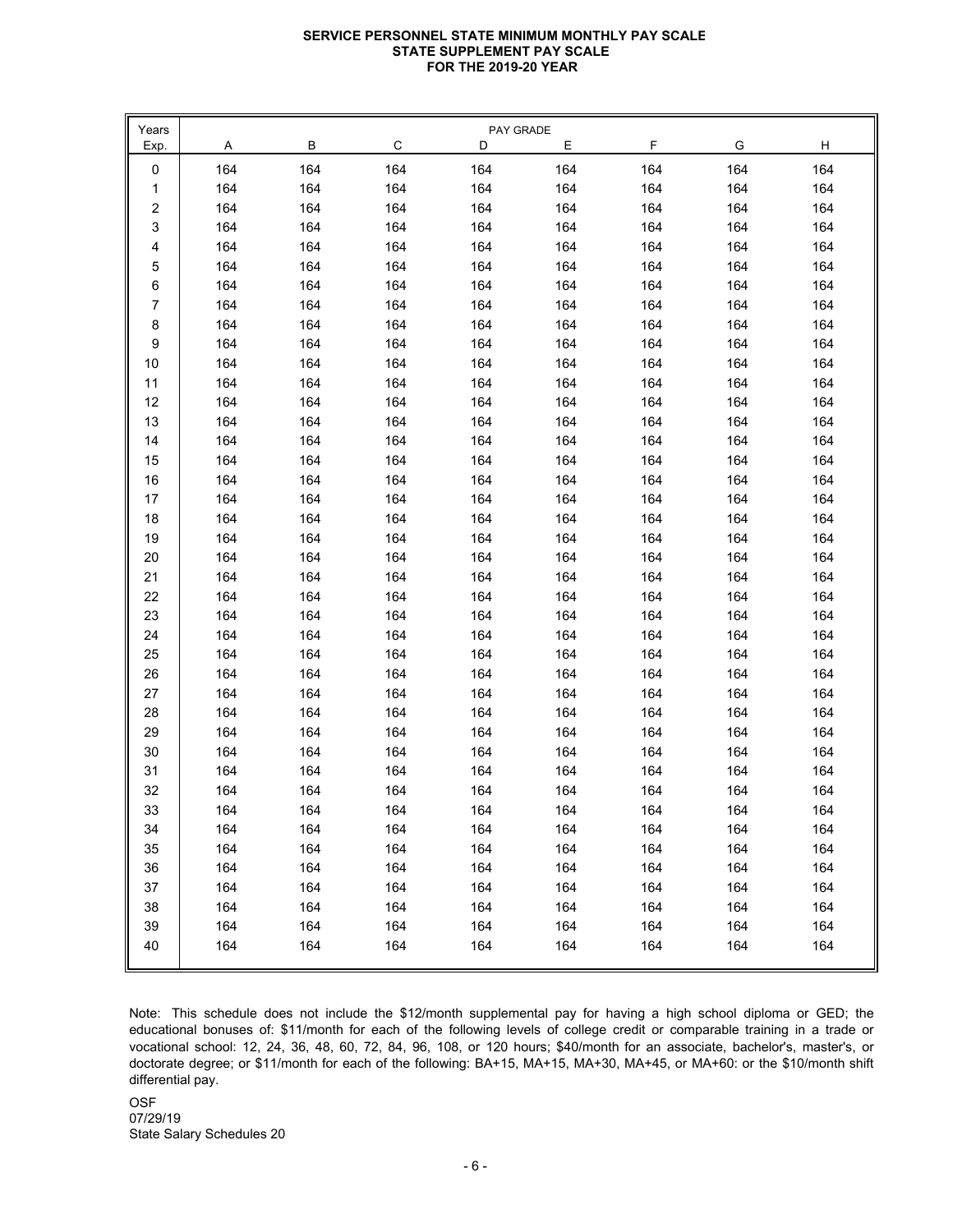## **SERVICE PERSONNEL STATE MINIMUM MONTHLY PAY SCALE TOTAL MINIMUM REQUIRED PAY SCALE (BASIC PLUS STATE SUPPLEMENT) FOR THE 2019-20 YEAR**

| Years            |       |       |       | PAY GRADE |       |       |       |       |
|------------------|-------|-------|-------|-----------|-------|-------|-------|-------|
| Exp.             | A     | В     | C     | D         | Е     | F     | G     | H     |
| 0                | 2,049 | 2,070 | 2,112 | 2,165     | 2,218 | 2,281 | 2,313 | 2,386 |
| 1                | 2,081 | 2,103 | 2,144 | 2,197     | 2,251 | 2,314 | 2,345 | 2,419 |
| $\sqrt{2}$       | 2,114 | 2,135 | 2,177 | 2,230     | 2,283 | 2,346 | 2,378 | 2,451 |
| 3                | 2,146 | 2,168 | 2,210 | 2,263     | 2,316 | 2,379 | 2,411 | 2,484 |
| 4                | 2,179 | 2,201 | 2,242 | 2,295     | 2,348 | 2,412 | 2,443 | 2,518 |
| 5                | 2,212 | 2,233 | 2,275 | 2,328     | 2,381 | 2,444 | 2,476 | 2,550 |
| $\,6\,$          | 2,244 | 2,266 | 2,309 | 2,361     | 2,414 | 2,477 | 2,509 | 2,583 |
| $\overline{7}$   | 2,278 | 2,298 | 2,341 | 2,393     | 2,446 | 2,510 | 2,541 | 2,616 |
| $\,8\,$          | 2,311 | 2,331 | 2,374 | 2,426     | 2,479 | 2,542 | 2,574 | 2,648 |
| $\boldsymbol{9}$ | 2,343 | 2,364 | 2,407 | 2,460     | 2,512 | 2,575 | 2,606 | 2,681 |
| 10               | 2,376 | 2,397 | 2,439 | 2,492     | 2,544 | 2,609 | 2,640 | 2,714 |
| 11               | 2,409 | 2,430 | 2,472 | 2,525     | 2,577 | 2,641 | 2,673 | 2,746 |
| 12               | 2,441 | 2,463 | 2,504 | 2,558     | 2,611 | 2,674 | 2,705 | 2,779 |
| 13               | 2,474 | 2,495 | 2,537 | 2,590     | 2,643 | 2,706 | 2,738 | 2,812 |
| 14               | 2,507 | 2,528 | 2,570 | 2,623     | 2,676 | 2,739 | 2,771 | 2,844 |
| 15               | 2,539 | 2,561 | 2,602 | 2,655     | 2,708 | 2,772 | 2,803 | 2,877 |
| 16               | 2,572 | 2,593 | 2,635 | 2,688     | 2,741 | 2,804 | 2,836 | 2,910 |
| 17               | 2,604 | 2,626 | 2,669 | 2,721     | 2,774 | 2,837 | 2,869 | 2,943 |
| 18               | 2,637 | 2,659 | 2,701 | 2,753     | 2,806 | 2,870 | 2,901 | 2,976 |
| 19               | 2,671 | 2,691 | 2,734 | 2,786     | 2,839 | 2,902 | 2,934 | 3,008 |
| 20               | 2,703 | 2,724 | 2,767 | 2,820     | 2,872 | 2,935 | 2,967 | 3,042 |
| 21               | 2,736 | 2,756 | 2,799 | 2,852     | 2,904 | 2,968 | 2,999 | 3,076 |
| 22               | 2,769 | 2,790 | 2,832 | 2,885     | 2,937 | 3,001 | 3,033 | 3,108 |
| 23               | 2,801 | 2,823 | 2,865 | 2,918     | 2,971 | 3,035 | 3,067 | 3,142 |
| 24               | 2,834 | 2,855 | 2,897 | 2,950     | 3,003 | 3,069 | 3,100 | 3,176 |
| 25               | 2,867 | 2,888 | 2,930 | 2,983     | 3,037 | 3,101 | 3,134 | 3,208 |
| 26               | 2,899 | 2,921 | 2,962 | 3,017     | 3,071 | 3,135 | 3,166 | 3,242 |
| 27               | 2,932 | 2,953 | 2,995 | 3,049     | 3,103 | 3,167 | 3,200 | 3,275 |
| 28               | 2,965 | 2,986 | 3,029 | 3,083     | 3,137 | 3,201 | 3,234 | 3,309 |
| 29               | 2,997 | 3,020 | 3,062 | 3,115     | 3,170 | 3,235 | 3,266 | 3,343 |
| 30               | 3,031 | 3,052 | 3,096 | 3,149     | 3,203 | 3,267 | 3,300 | 3,376 |
| 31               | 3,064 | 3,086 | 3,130 | 3,183     | 3,237 | 3,301 | 3,334 | 3,409 |
| 32               | 3,098 | 3,119 | 3,162 | 3,216     | 3,269 | 3,335 | 3,366 | 3,443 |
| 33               | 3,132 | 3,152 | 3,196 | 3,250     | 3,303 | 3,367 | 3,400 | 3,476 |
| 34               | 3,164 | 3,186 | 3,230 | 3,284     | 3,337 | 3,401 | 3,434 | 3,509 |
| 35               | 3,198 | 3,220 | 3,262 | 3,316     | 3,369 | 3,435 | 3,467 | 3,543 |
| $36\,$           | 3,232 | 3,253 | 3,296 | 3,350     | 3,404 | 3,468 | 3,501 | 3,575 |
| 37               | 3,264 | 3,287 | 3,330 | 3,384     | 3,438 | 3,502 | 3,534 | 3,609 |
| $38\,$           | 3,298 | 3,319 | 3,362 | 3,416     | 3,470 | 3,535 | 3,567 | 3,643 |
| 39               | 3,332 | 3,353 | 3,396 | 3,450     | 3,504 | 3,568 | 3,601 | 3,675 |
| 40               | 3,364 | 3,387 | 3,429 | 3,483     | 3,538 | 3,602 | 3,634 | 3,709 |
|                  |       |       |       |           |       |       |       |       |

Note: This schedule does not include the \$12/month supplemental pay for having a high school diploma or GED; the educational bonuses of: \$11/month for each of the following levels of college credit or comparable training in a trade or vocational school: 12, 24, 36, 48, 60, 72, 84, 96, 108, or 120 hours; \$40/month for an associate, bachelor's, master's, or doctorate degree; or \$11/month for each of the following: BA+15, MA+15, MA+30, MA+45, or MA+60: or the \$10/month shift differential pay.

OSF State Salary Schedules 20 07/29/19